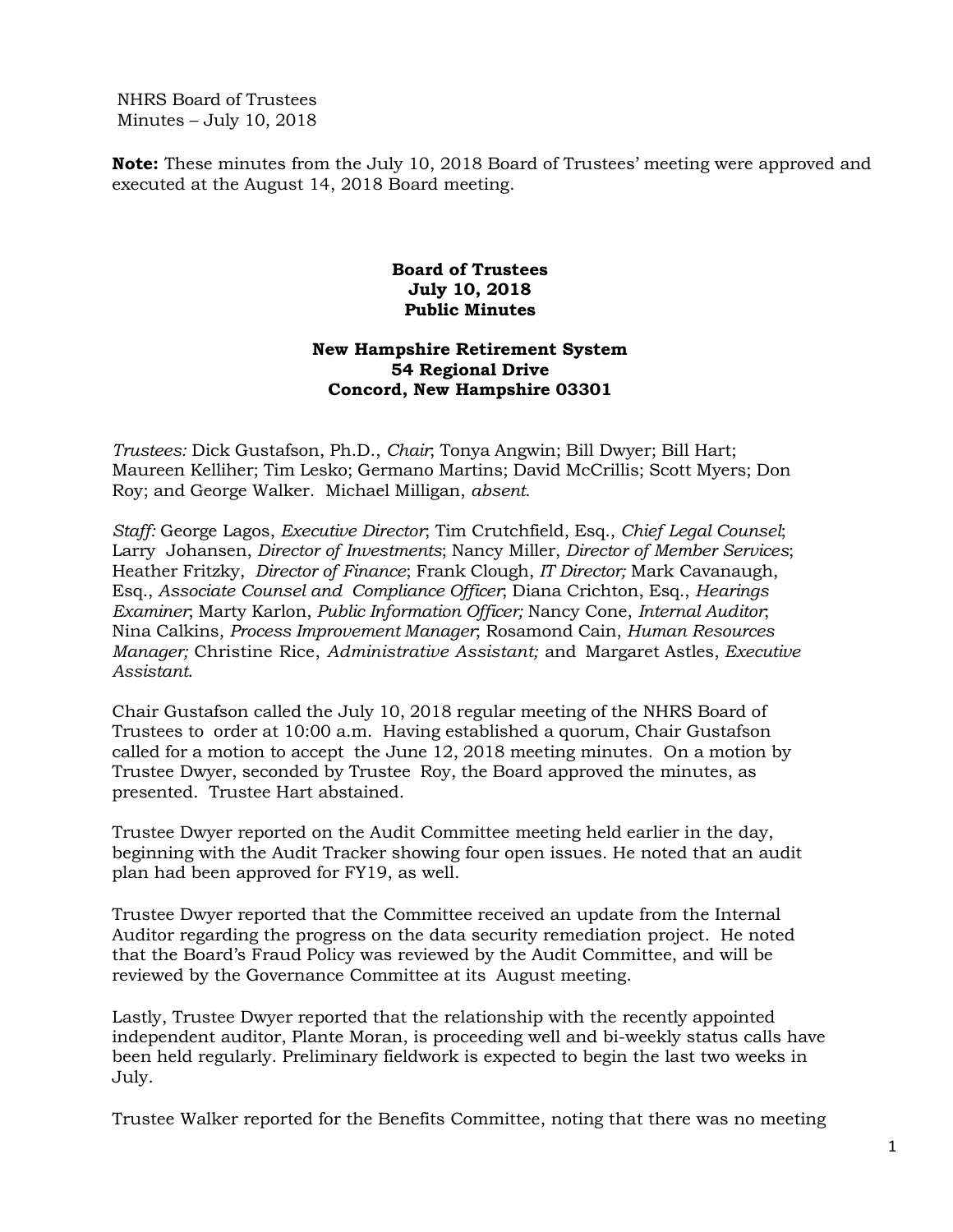in June and he had nothing to report.

Chief Legal Counsel Tim Crutchfield reported on the Ret 200 rules, noting that the Benefits Committee has recommended approval of the proposed revisions and to begin the rule-making process.

On a motion by Trustee Walker, seconded by Trustee Hart, the Board unanimously voted to accept the recommendation of the Benefits Committee to approve the proposed revisions to the Ret 200 rules and to begin the rule-making process, as presented.

Mr. Crutchfield then introduced the final action on the Gainful Occupation rule, Ret 309.01, noting that if the Board approved the revisions for final adoption, Attorney Cavanaugh will then promptly file the rules with the Office of Legislative Services.

On a motion by Trustee Walker, seconded by Trustee McCrillis, the Board unanimously voted to approve the proposed revisions to Ret 309.01 for final adoption, as presented.

Trustee Roy reported on the June 12, 2018 meeting of the Governance Committee. The primary focus of the discussion was the favorable renewal terms of the cyber insurance policy that afforded a reduced deductible and premium rates as compared to the expiring policy. Mr. Crutchfield indicated that the current three million dollar liability limit would be reviewed during the renewal process next year. Lastly, Trustee Roy noted that the Committee discussed Trustee education and reviewed a chronology of the various educational sessions presented to the Board over the past five years and asked the Trustees to bring forward any additional topics, speakers or educational opportunities, to the Committee for consideration.

On a motion by Trustee Dwyer, seconded by Trustee Myers, the Board unanimously voted to accept the recommendation of the Governance Committee to approve the renewal of the cyber insurance coverage, as presented.

Trustee Kelliher presented the Independent Investment Committee (IIC) report for the June 22, 2018 meeting. The Committee unanimously voted on a two year extension of the management agreement with Artisan Partners, an active core non-us equity manager, through September 2020. The Townsend Group presented a review of the real estate investment work plan for FY 2018 and presented the investment plan for FY 2019 for the Committee's consideration, which was unanimously approved by the Committee. NEPC, the Retirement System's consultant, then presented a detailed sixmonth review of the System's private debt and private equity assets. Lastly, the Committee extended its gratitude to Mr. David Jensen for his service on the Committee and to the Retirement System. Mr. Jensen was one of the original IIC members and the last of the original IIC members to retire.

Trustee Kelliher noted that June is the fiscal year end and she congratulated Director of Investments Larry Johansen and his team on a job well done. Concerning the US economy, she noted that although there are still headline risks in the markets and concern over trade and tariffs, it is remarkable how strong and thriving the US economy is. This is evidenced by the July 6 unemployment report with 600,000 new workers who are attempting to enter the work force, resulting in an increase in the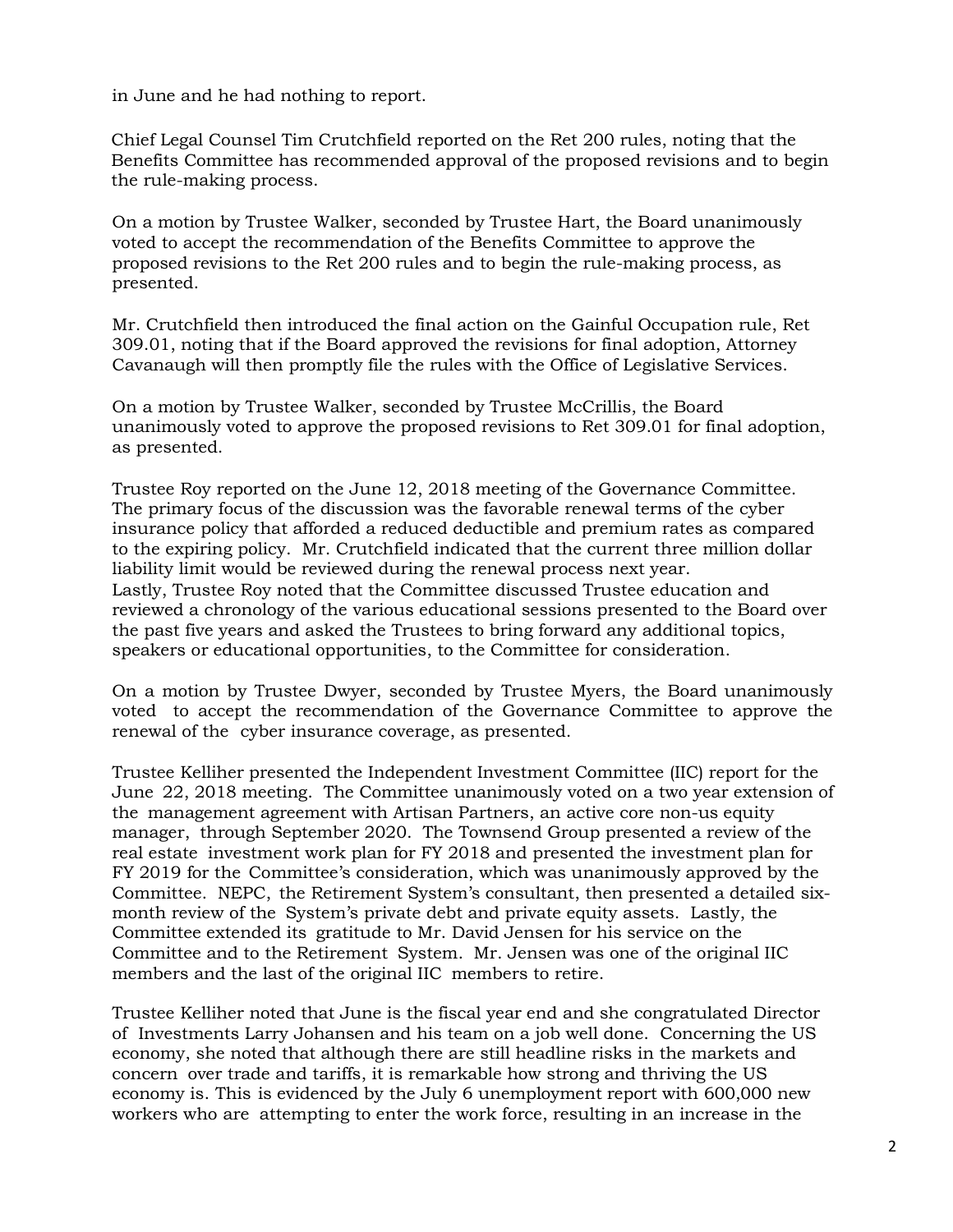unemployment rate from 3.8% to 4.0%. The second quarter gross domestic product will likely be at least 4.0% annualized.

Director of Investments Larry Johansen reported that all asset classes are very close to target. The IIC has initiated a program in June to rebalance the System's domestic equity by moving funds from active to passive management. In June, the IIC was approximately 20% through that rebalancing process and it should take several more months.

Director Johansen noted that on the IIC Investment Report's Securities Litigation Proceeds, the \$1,470 figure shown through May 31 would increase to \$52,000 in June, noting that proceeds on an annual basis are typically unpredictable and depend on the timing of settlements made.

Director Johansen then outlined investment performance through March, noting that the total fund performance of 7.1% includes only six months of real estate and private equity private debt, which represents approximately 25% of assets.

The marketable assets through May 31 returned 8.7% so by June 30 NHRS expects to exceed the 7.25% assumed rate of return once all of the alternative and real estate results are recorded.

Director Johansen reported on the annual review from the Townsend Group, noting that the real estate portfolio continues to do extremely well. NHRS has performed in the top 5% relative to other comparable institutional real estate investors over the past ten years. In looking at the first quarter of the calendar year as reported through June  $22<sup>nd</sup>$ , \$900 million was reported with a gross return of 3.1% and a net return of 2.6%, clearly exceeding the benchmark of 2.2% gross return and 2.0% net return.

He then explained the current profile of the FY 2019 Investment Plan, noting that the real estate program has steadily progressed to achieve the desired allocation and targets have been achieved and maintained.

Director Johansen pointed out that the July 20, 2018 IIC meeting will focus on macroeconomics, discussing interest rates and the global economy. He asked that if anyone would like to attend the meeting, to contact him so the materials can be provided in advance.

PIO Officer Marty Karlon presented the final Legislative report for this year's session, noting that all NHRS-related bills have been signed and an internal working group has been formed to prepare for the implementation of HB 1756 regarding the \$500 TSA*.*  Mr. Karlon also noted that the same group is working on a FAQ for the implementation of HB 561 regarding working after retirement, as the changes are significant and there will be many questions from members and retirees.

Mr. Karlon noted, with regard to HB 1805, which established a study committee for level dollar amortization, that he heard from Representative Carol McGuire, who let him know that she would be chairing the committee and scheduling an informational meeting soon.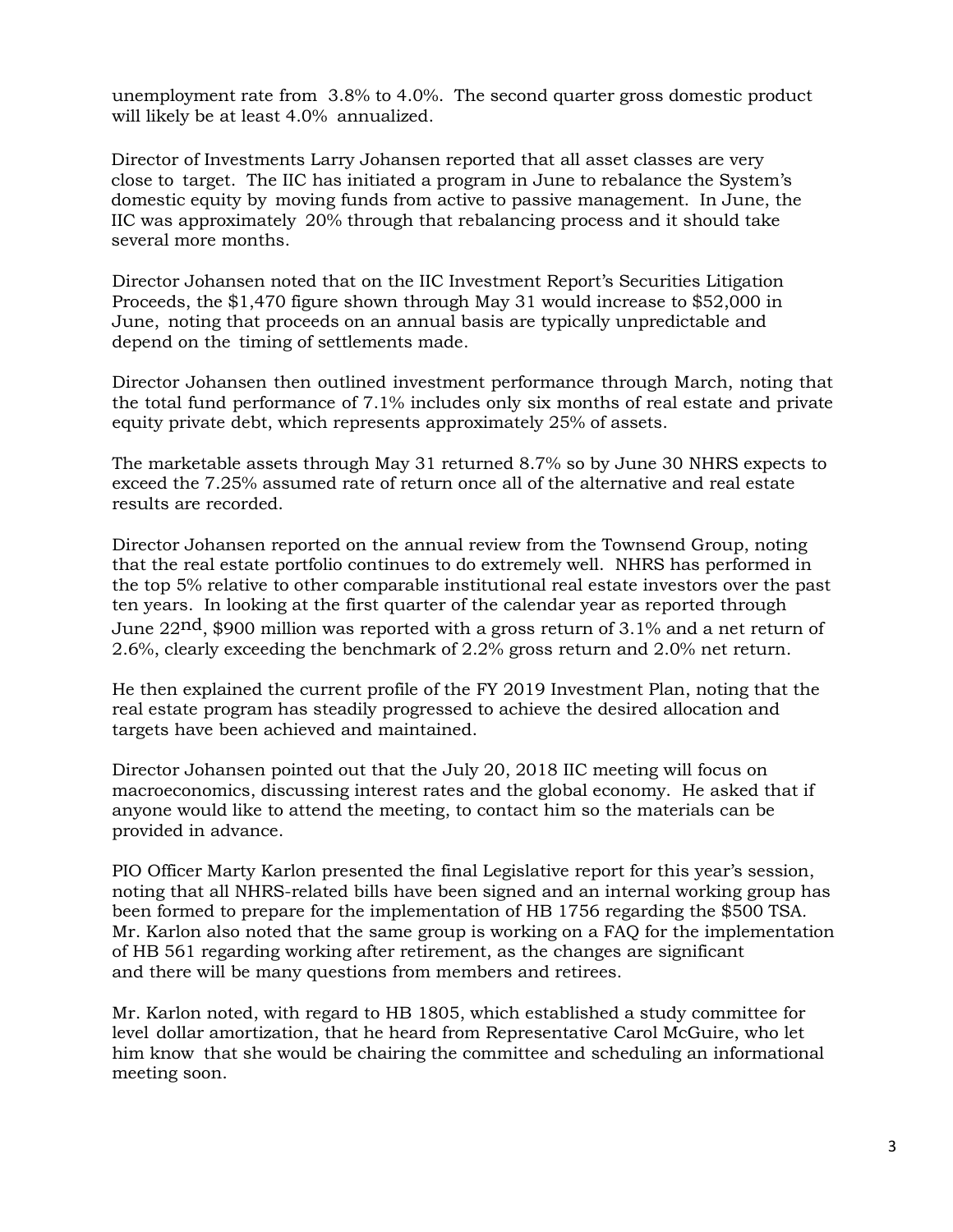Trustee Hart reported on the Personnel, Performance and Compensation Committee (PPCC) meeting held on June 19, 2018. The purpose of the meeting was to discuss personnel matters, including compensation for non-bargaining staff members.

On a motion by Trustee Hart, seconded by Trustee Dwyer, the Board unanimously voted by a roll call vote to enter into a non-public session under RSA 91-A:3, II(c) to discuss a matter that would likely adversely affect the reputation of a person other than a member of this public body.

On a motion by Trustee Kelliher, seconded by Trustee Hart, the Board unanimously voted to conclude the non-public session.

Back in public session, on a motion by Trustee Hart, seconded by Trustee McCrillis, the Board unanimously voted to recognize the positive contributions of the Executive Director over the past year by accepting the compensation recommendation of the PPCC, as presented.

Mr. David Kausch and Ms. Heidi Barry of GRS gave a presentation to the Board on the NHRS' June 30, 2017 valuation. The discussion covered the purposes of the valuation as well as measuring the System's funding progress and to determine the employer contribution rates for FY 2020 and FY 2021; determining actuarial information for reporting purposes in compliance with GASB Statements Nos. 67 and 74; providing supporting schedules for the System's Comprehensive Annual Financial report for the Actuarial Section and Statistical Section; and providing notes to the financial statements and required supplementary information. Also included in the presentation was an overview of the methodologies used; plan experience; historical data; and risk metrics.

Mr. Kausch suggested that the Board review its current actuarial funding policy in view of recent legislation that requires the utilization of layered amortization for future valuations. He opined that good progress had been made in the last 10 years with the System's funding ratio now at 61.8% and increasing. Lastly, he noted that although the employer contribution rates are high from an historical perspective, they have stabilized.

Executive Director George Lagos provided his Executive report, noting that staff did not meet Key Performance Measures this month due to several issues. He explained that staff is currently revamping the KPM report to be sure it captures relevant data.

As per the Procurement Policy, he informed the Board that two small contracts were entered into in the month of June: The IT Helpdesk Renewal contract costing \$3,235.41 and a contract with Defiance Electric for \$4,898.00.

Regarding the FY 18 Executive Action Plan items, Executive Director Lagos reported that the majority of the items are complete, with partial work left to be done in developing the QDRO calculator. Action on implementing a call center and demographic self-service capability has been deferred due to the decision to upgrade the PGV2 system to PGV3.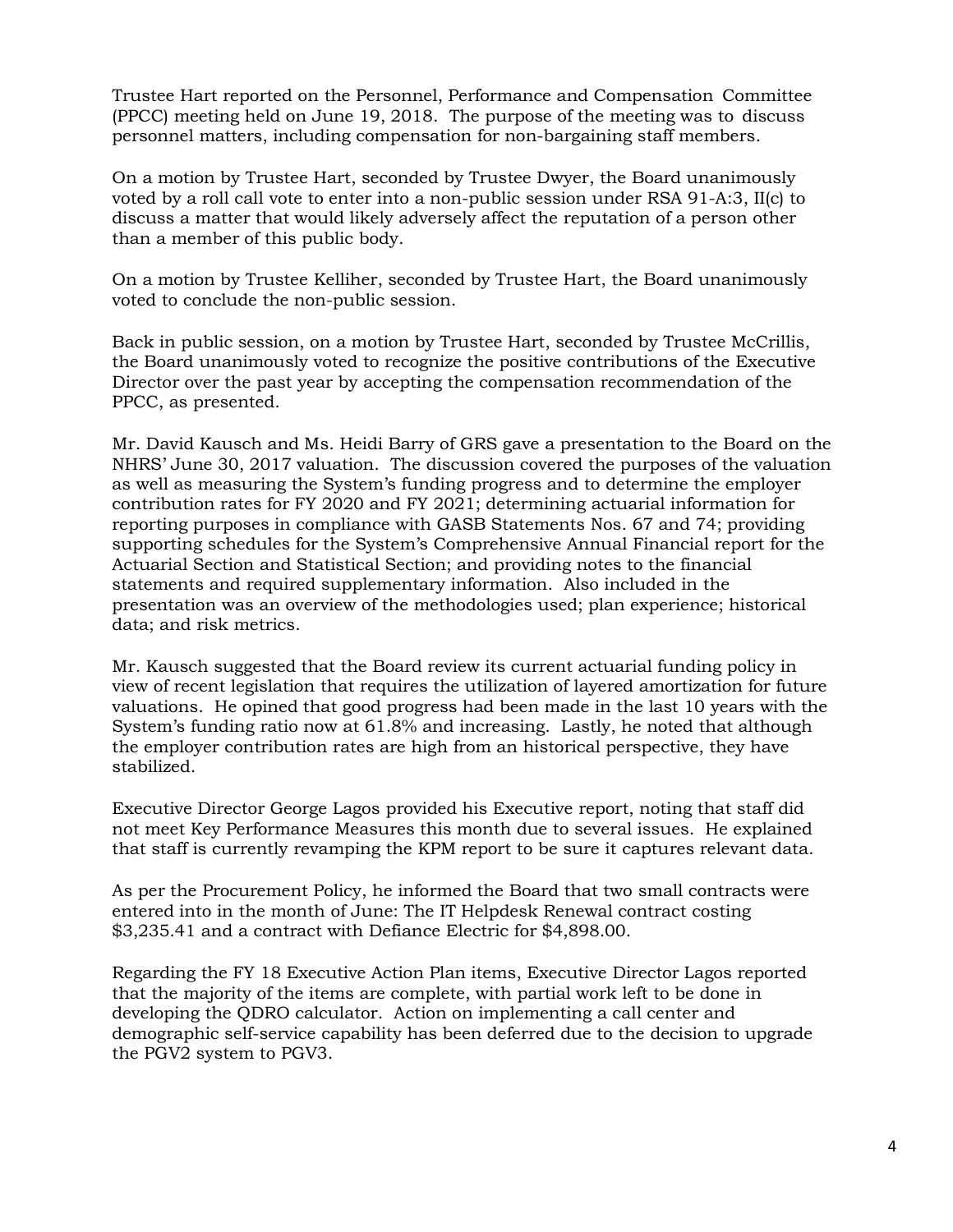Lastly, Executive Director Lagos reported on the revised bids that were received on the PGV3 consulting RFP at considerably lower fees. Staff has recommended that the contract be awarded to LRWL, based upon its proposal; expertise; and experience with working on the original LRS PGV2 implementation project 15 years ago.

On a motion by Trustee Kelliher, seconded by Trustee Lesko, the Board unanimously accepted the recommendation of the Executive Director that the Board approve the procurement of LRWL for PGV3 consulting services, subject to contract and legal review, as presented.

Executive Team members reported on the completion of the FY 2018 action plans and provided additional information on those specific plans that were either not completed or deferred. Chief Legal Counsel Tim Crutchfield noted that the data breach response plan had been drafted and will be edited, following receipt of suggestions from outside counsel. He also commented that the administrative appeal rules and changes are now ready to be filed.

Finance Director Heather Fritzky reported on her FY 2018 Action Summary, noting that although the plan to convert 75% of all employers to ACH/electronic payment had not been completed, there has been good progress and a vendor system has been identified. She also indicated that by agreement of the Board, the actuarial audit that was targeted for completion in FY 18 has been rescheduled to FY 19.

Finance Director Fritzky noted that of the items that were completed, she is particularly proud that all financial and reporting deadlines were met ahead of schedule and that significant progress was made with regard to finance- and reporting-related employer education and communication initiatives.

IT Director Frank Clough reported that the upgrade to the COLO hardware, servers and storage, was not completed, due to the delay in receiving the new servers for dayto-day operations, which was necessary in order to make the current servers available for back-up use. He commented that the data remediation plan is in place and good progress is being made in addressing the high priority items.

Director of Member Services Nancy Miller reported on her FY 2018 Action Summary, noting that four of the eight Action items are on hold or delayed, due to the PGV3 upgrade. She noted that Member Services has been quite busy automating the insurance authorization model and consolidating the medical subsidy questionnaire mailing and distribution using PG correspondence, which cut staff time significantly. Also, Member Services undertook and completed a project with PIO to overhaul the employer termination forms and the associated detailed training.

Executive Director Lagos noted that many PGV2 enhancements are underway and while there is a long list of items to be accomplished, given the fact that the decision has been made to upgrade to PGV3, it does not make financial sense to invest a lot of money in the current system, which will be replaced in a couple of years.

On a motion by Trustee Martins, seconded by Trustee Dwyer, the Board voted to unanimously approve the consent agenda with the exception of the disability